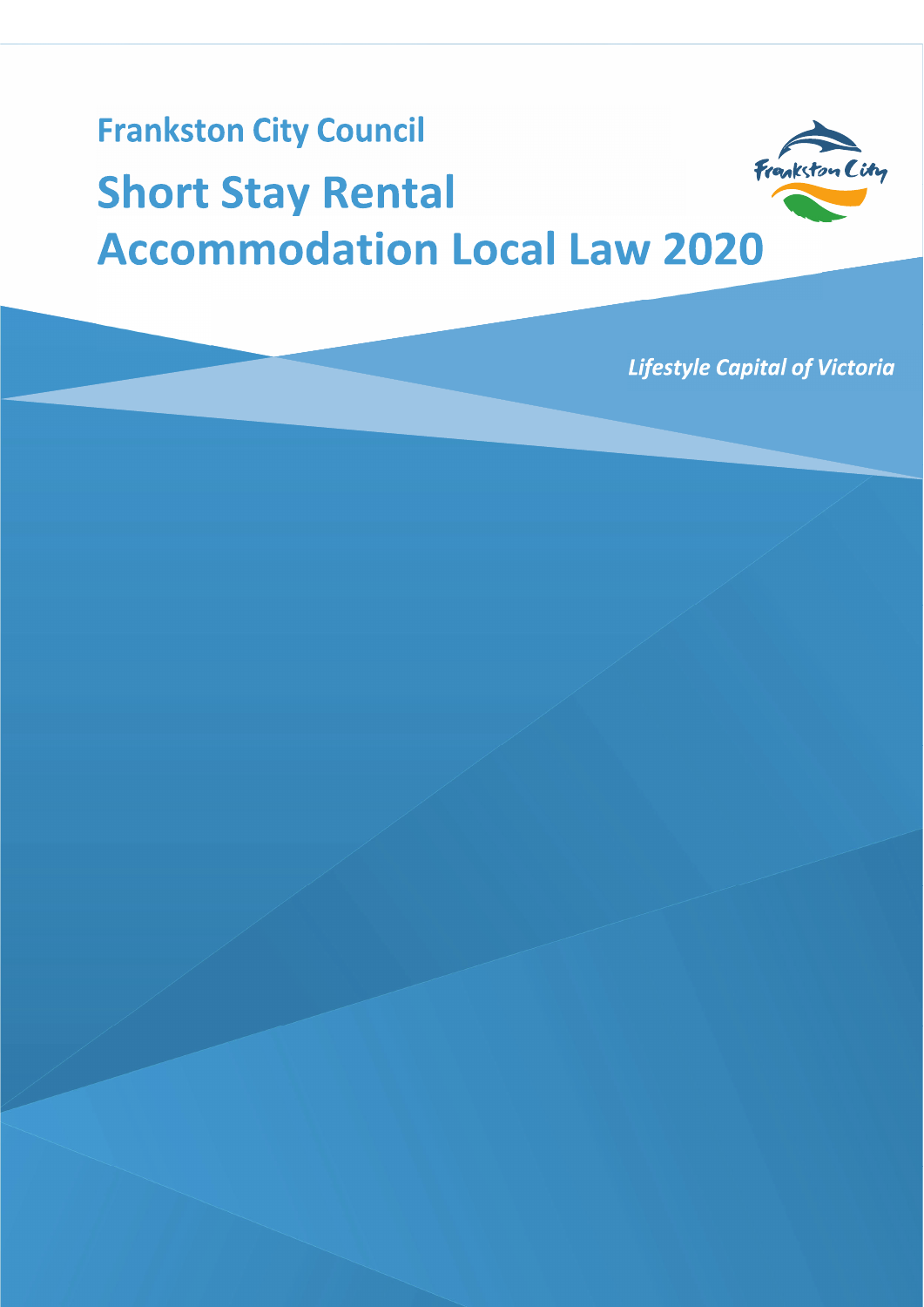| <b>Contents</b> |  |  |
|-----------------|--|--|
|                 |  |  |
|                 |  |  |
| 1.1             |  |  |
| 1.2             |  |  |
| 1.3             |  |  |
| 1.4             |  |  |
| 1.5             |  |  |
| 1.6             |  |  |
| 1.7             |  |  |
|                 |  |  |
| 2.1             |  |  |
| 2.2             |  |  |
| 2.3             |  |  |
| 2.4             |  |  |
| 2.5             |  |  |
| 2.6             |  |  |
| 2.7             |  |  |
|                 |  |  |
|                 |  |  |
| 4.1             |  |  |
| 4.2             |  |  |
| 4.3             |  |  |
| 4.4             |  |  |
|                 |  |  |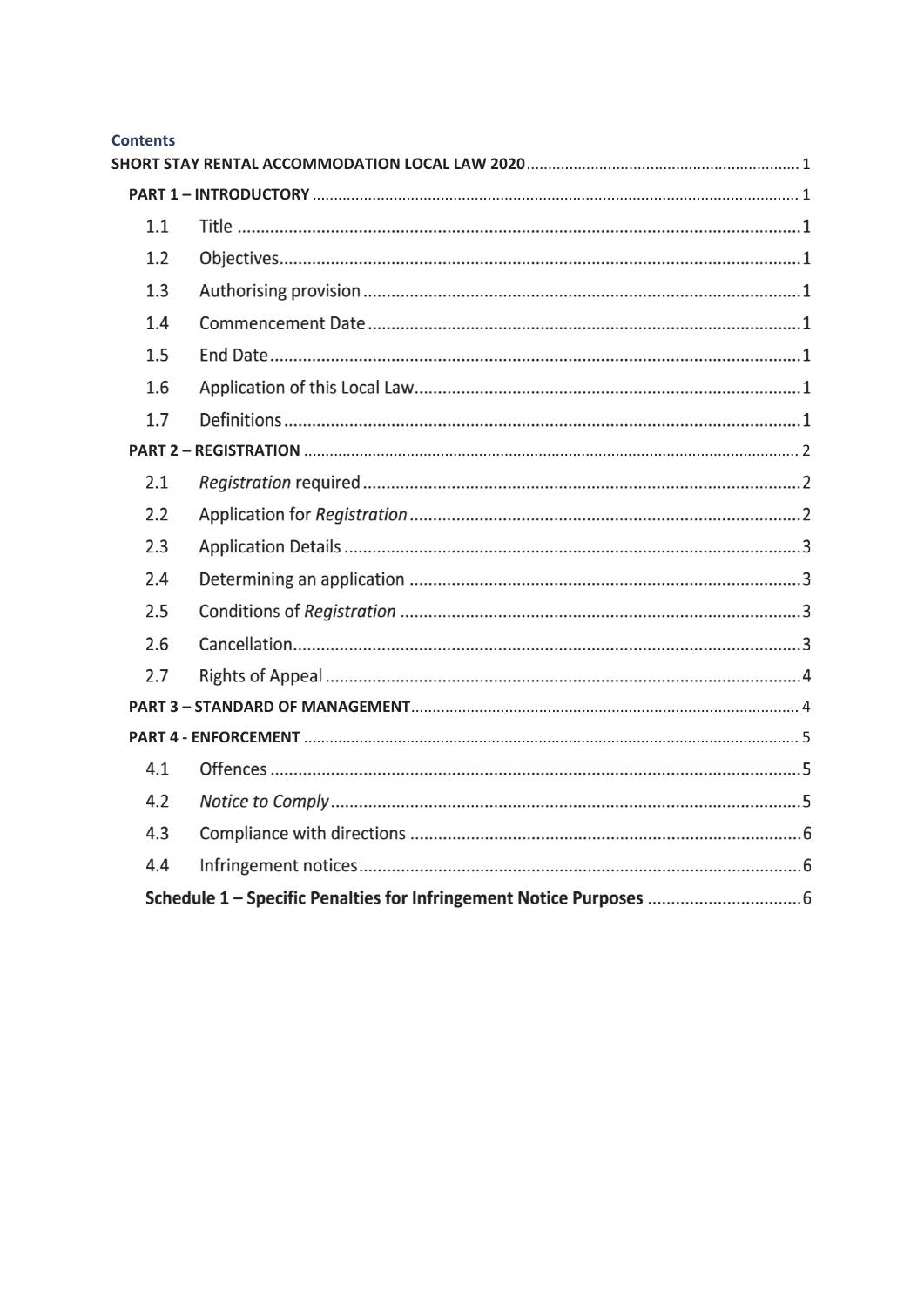## **SHORT STAY RENTAL ACCOMMODATION LOCAL LAW 2020**

### **PART 1 – INTRODUCTORY**

#### $1.1$ **Title**

This Local Law is the *Short Stay Rental Accommodation* Local Law of the Frankston City *Council*.

#### $1.2$ **Objectives**

The objectives of this Local Law are to:

- (a) Regulate and control the use of *Short Stay Rental Accommodation* within the *municipal district* of the Frankston City Council;
- (b) Ensure an appropriate standard of management and presentation of such accommodation;
- (c) Minimise the risk of such accommodation affecting the peace of neighbours; and
- (d) Implement a *registration* requirement.

#### $1.3$ **Authorising provision**

This Local Law is made under section 111 of the *Local Government Act 1989*.

#### $1.4$ **Commencement Date**

This Local Law comes into operation on the day following the day on which notice of the making of this Local Law is published in the Victoria Government Gazette.

#### $1.5$ **End Date**

This Local Law ceases to operate on the 10<sup>th</sup> anniversary of its commencement.

#### 1.6 **Application of this Local Law**

This Local Law applies and has operation throughout the whole of the *municipal district*.

#### $1.7$ **Definitions**

Unless the contrary intention appears in this Local Law, the following words are defined to mean:

| <b>WORDS</b>              | <b>MEANING</b>                                         |
|---------------------------|--------------------------------------------------------|
| Act                       | Means the Local Government Act 1989                    |
| <b>Authorised Officer</b> | Means any person appointed as an Authorised Officer    |
|                           | under Section 224 of the Act                           |
| Council                   | Means the Frankston City Council                       |
| Infringements Act         | Means the Infringements Act 2006                       |
| material change           | Means any change in the details of the application for |
|                           | registration of the property                           |
| motor vehicle             | Has the same meaning as in the Road Safety Act 1986    |
| municipal district        | Means the municipal district of Council                |
| Notice to Comply          | Means a notice served under clause 4.2                 |
| occupant                  | Means a person who:                                    |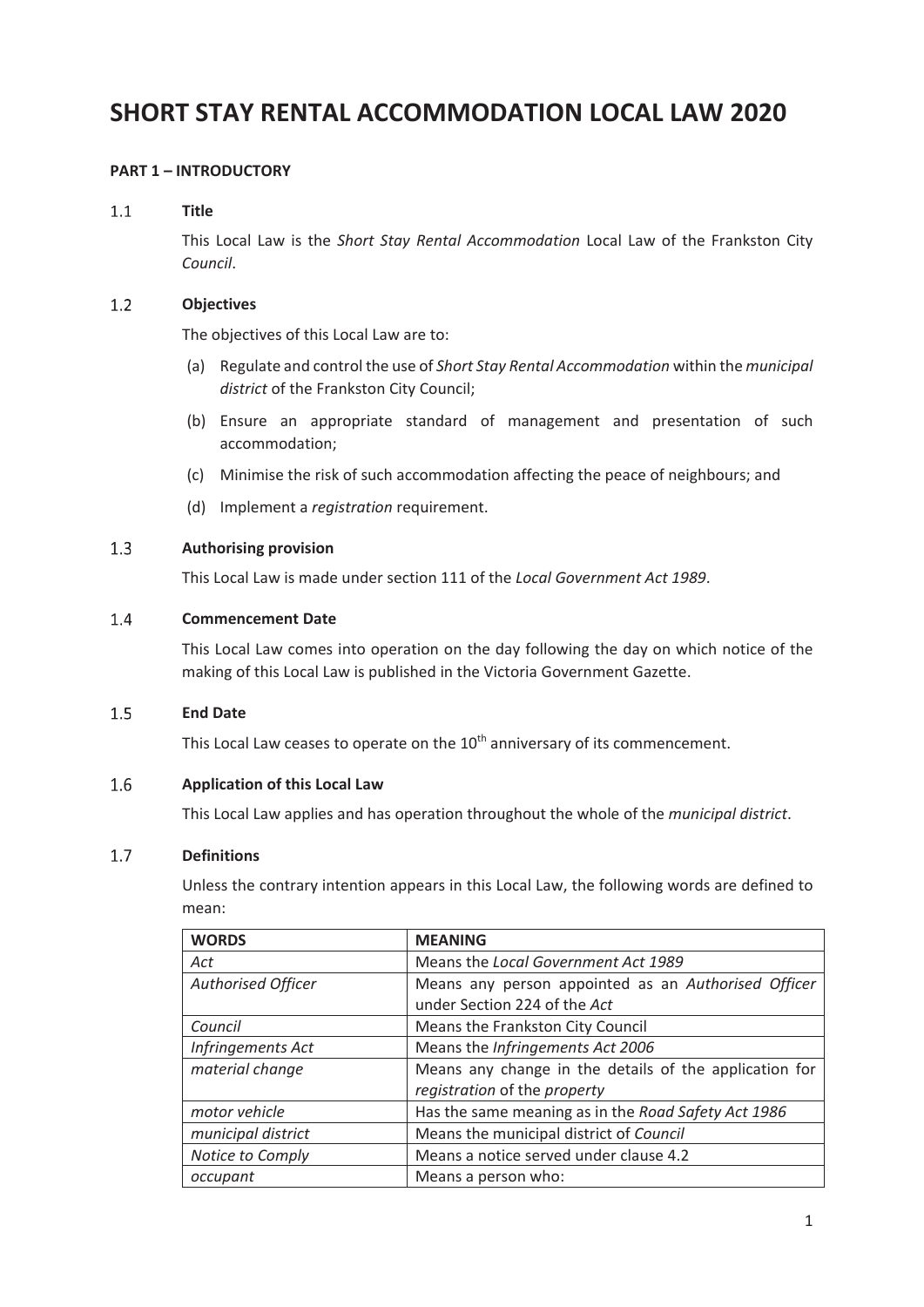|                                     | is listed as occupying the <i>property</i> on the booking<br>form or reservation; or<br>stays overnight at property; or<br>pays for the booking     |
|-------------------------------------|-----------------------------------------------------------------------------------------------------------------------------------------------------|
| online                              | Means electronically via Council's website                                                                                                          |
| owner                               | Means the owner of the property or the appointed<br>property manager                                                                                |
| penalty unit                        | Has the same meaning as in the Sentencing Act 1991                                                                                                  |
| property                            | Means the parcel of land used for Short Stay Rental<br>Accommodation as identified in Council's records                                             |
| property manager                    | Means the person engaged by the owner of the property<br>to manage and/or maintain the <i>property</i> , and includes an<br>agent                   |
| <b>Registered Short Stay Rental</b> | Means Short Stay Rental Accommodation registered under                                                                                              |
| Accommodation                       | this Local Law                                                                                                                                      |
| registration                        | Means registration under and for the purposes of this<br>Local Law                                                                                  |
| registration fee                    | Means the fee for registration that is determined by<br>Council by resolution from time to time                                                     |
| receptacle                          | Means a container specifically intended for the collection<br>of different classes of refuse, including garbage, recycling<br>and food/garden waste |
| <b>Short Stay Rental</b>            | Means accommodation provided by the owner of a                                                                                                      |
| Accommodation                       | property, for fee or reward, to another person, for no                                                                                              |
|                                     | more than 30 consecutive days on that property, but does                                                                                            |
|                                     | not include any property that is required to be registered<br>under any other Act or regulation                                                     |
| visitor                             | Means any person attending the property other than the<br>occupant                                                                                  |

#### **PART 2 – REGISTRATION**

### **2.1** *Registration* **required**

- 2.1.1 The *owner* of any *property* must not advertise, use, or allow to be used, the *property* for S*hort Stay Rental Accommodation*:
	- (a) Unless the *property* is currently registered with *Council* under this Local Law; and
	- (b) Other than in accordance with
		- (i) the conditions of *Registration*; and
		- (ii) the provisions of this Local Law.

(Penalty: 20 Penalty Units)

2.1.2 *Registration* does not affect the requirement of a *property owner or property manager* or any other person to comply with any relevant law.

### **2.2 Application for** *Registration*

An application to *Council* for the issue or renewal of a *registration* in respect of a *Short Stay Rental Accommodation property* must: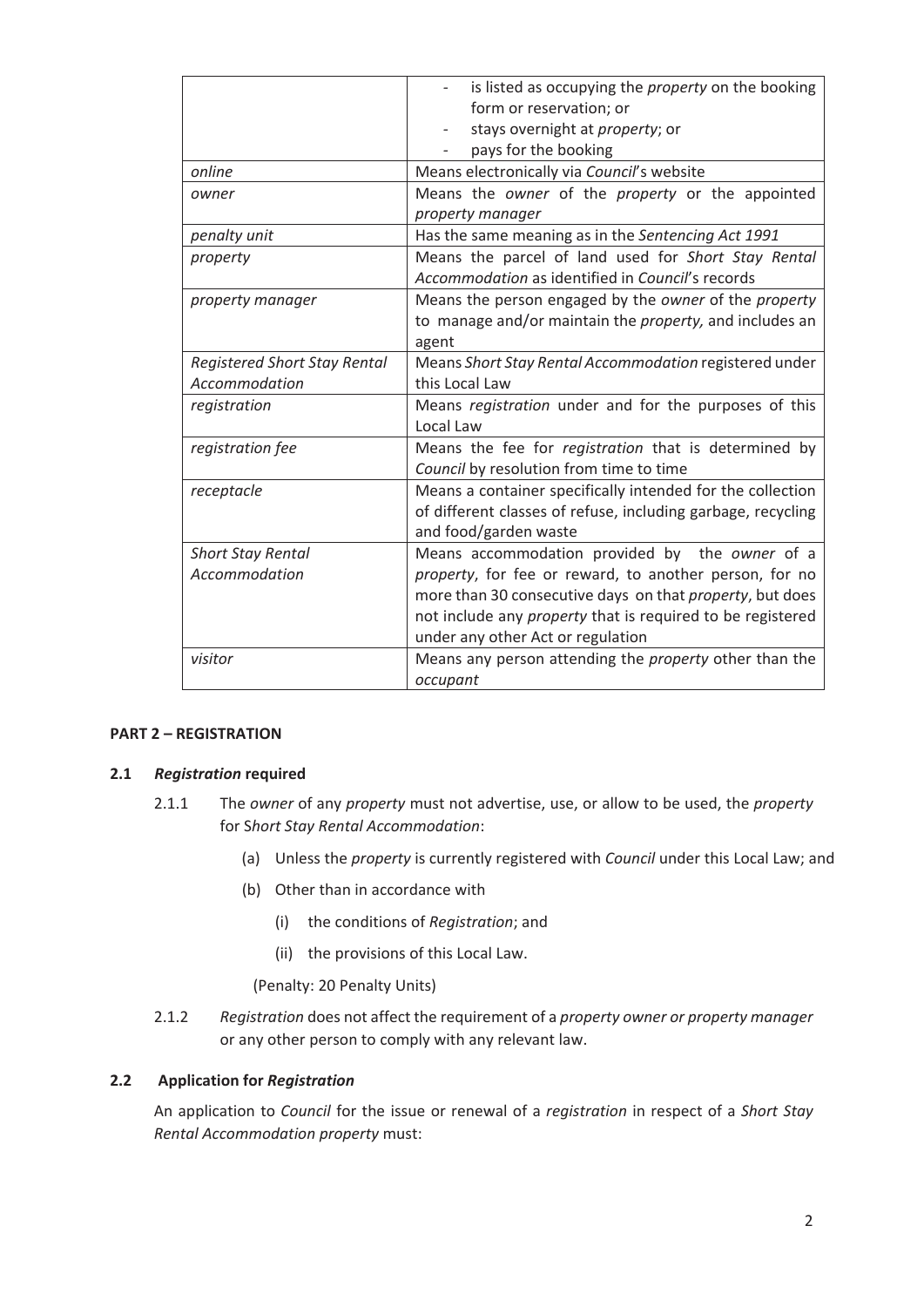- (a) Be in writing and/or *online;*
- (b) Be made by the *owner* of the *Short Stay Rental Accommodation property;*
- (c) Contain the details specified and required in *Council*'s application form; and
- (d) Be forwarded or lodged with the *registration fee* to *Council.*

### **2.3 Application Details**

The details referred to in clause 2.2 must be completed in full before the application will be accepted by *Council* for consideration.

A person must not knowingly submit or lodge a *registration* application that is false or in any way fraudulent.

### **2.4 Determining an application**

If an application for *registration* of a *Short Stay Rental Accommodation property* complies with the requirements of clause 2.2 and the applicant pays the *registration fee* the *Council* or its delegate may issue to the applicant a certificate of *registration* and *registration* number.

### **2.5 Conditions of** *Registration*

- 2.5.1 The conditions of *registration* are that the *owner* must at all times:
	- (a) Comply with this Local Law;
	- (b) Ensure, as far as is reasonably practicable, the *owner* has provided *Council* and occupiers of contiguous properties with the contact details for a designated person(s) for the *property* who can be contacted at any time of the day or night;
	- (c) Ensure the designated person referred to in clause 2.5.1.b responds to any complaint in relation to a breach of this Local Law within two hours of that enquiry being made; and
	- (d) Inform *Council* and the occupiers of each contiguous *property* in writing of any change that would affect the currency of the contact details submitted with the application for the *registration*.

Note: *Council* may provide the contact details to any resident living within close proximity to the *Short Stay Rental Accommodation*.

- 2.5.2 A person must comply with the conditions of registration.
- 2.5.3 *Registration* is valid for a period of 12 months and must be renewed on an annual basis unless it is cancelled under this Local Law.
- 2.5.4 *Registration* cannot be transferred to another *owner*.

#### **2.6 Cancellation**

- 2.6.1 *Registration* may be cancelled when:
	- (a) Any *material change* occurs to the application details, provided under clause 2.2(c) on the basis of which the certificate of *registration* was issued; or
	- (b) Council receives no less than three substantiated complaints concerning the activities taking place at the *property* from residents located within the proximity of the *property* over a rolling period of 12 months and such complaints would amount to a breach of this Local Law; or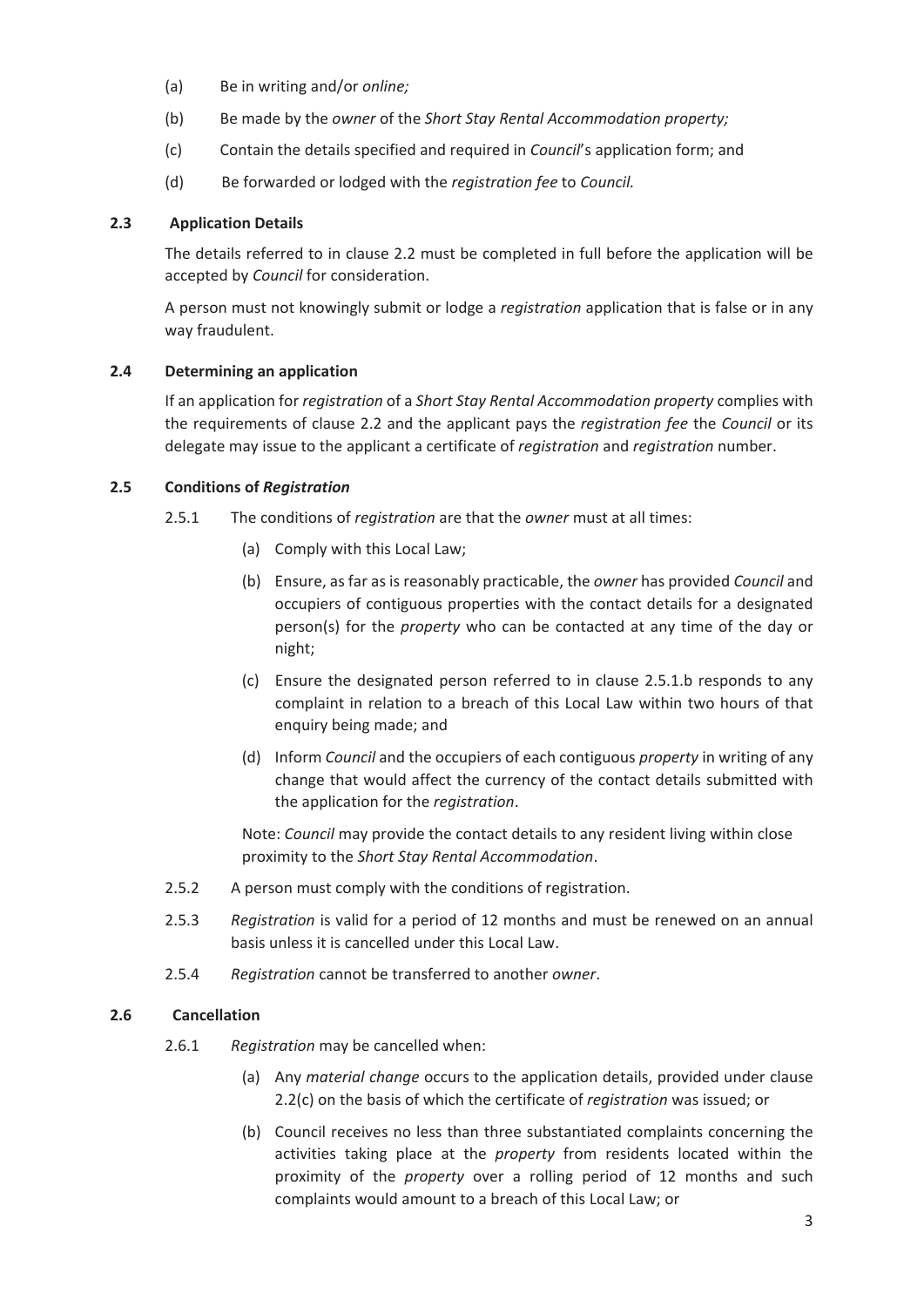- (c) A substantiated complaint is of such severity that immediate cancellation is warranted; or
- (d) The owner no longer requires the property to be registered as a Short Stay Rental Accommodation property; or
- (e) There is a breach of any other legislation that has an impact on the safety of occupants (e.g. pool fencing inadequate or non-existent, illegal building conversions of garages etc.).

Note: For instance any breach of this Local Law that places any person at risk of injury.

- 2.6.2 Subclause 2.6.1(a) does not apply where the change is merely a change of appointed *property manager*, the details of which are given to *Council* within 14 days of that change.
- 2.6.3 *Council* is not required to refund any part of the *registration fee* paid by the applicant in respect of cancelled *registration*.

### **2.7 Rights of Appeal**

- 2.7.1 An *owner* who disagrees with the determination to cancel the *registration* of a *Short Stay Rental Accommodation property* may seek a review of that determination by lodging a written request for review within 28 days of being notified of the determination*.*
- 2.7.2 *Council* will appoint a committee to consider and determine any request for review. The committee will comprise of suitably qualified persons and may include the Director Community Development, Manager Governance & Information and Manager Community Safety.
- 2.7.3 An *owner* may make written and/or oral representations to the committee for the purposes of the review. If representations are not provided to the committee within 14 days of the request for review being made, or such longer period provided by the committee, the committee may determine the request for review without them.
- 2.7.4 The committee will determine the review within a reasonable time of receiving it and will inform the *owner* of its decision in writing.
- 2.7.5 The decision of the committee is final and will not be subject to further internal review.

#### **PART 3 – STANDARD OF MANAGEMENT**

- 3.1 The *owner* must not use or allow to be used a *Registered Short Stay Rental Accommodation property* in breach of this Local Law.
- 3.2 The *owner* must provide the occupiers of each contiguous property with the current contact details of the designated person required in clause 2.5.1(b).
- 3.3 The *owner* must display and make this Local Law available to all *occupants* and *visitors* to the *property* including availability on their website or any social media used by the *owner* to promote the S*hort Stay Rental Accommodation property* and must incorporate the Provisions of Part 3 of this Local Law into rental terms and conditions.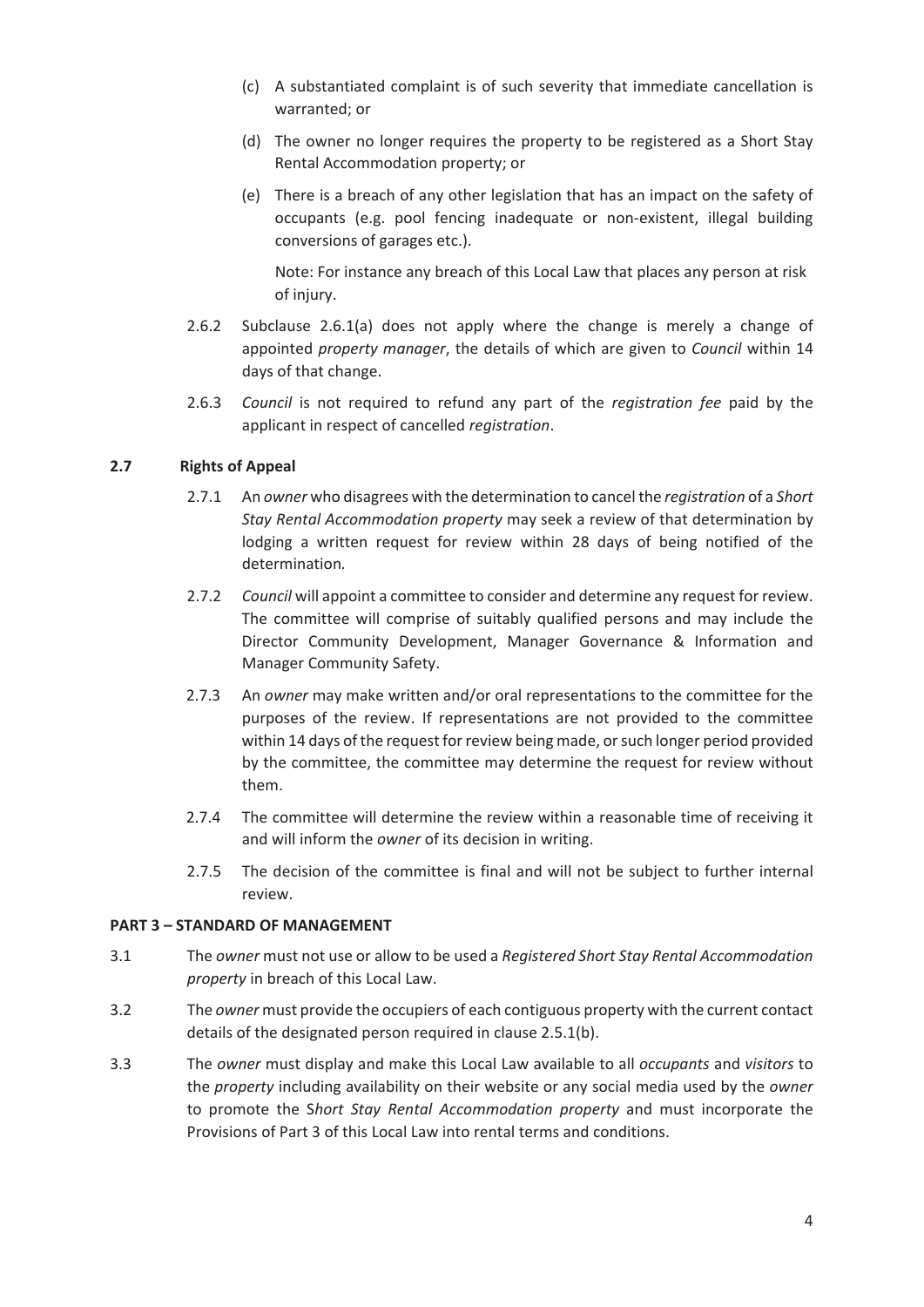- 3.4 The *owner* and *occupant* must ensure the use of the *property* does not interfere with the reasonable use and enjoyment by nearby residents of their land, or otherwise cause a nuisance.
- 3.5 Any person who behaves in an unacceptable manner shall be guilty of an offence. Unacceptable behaviour includes but is not limited to:
	- (a) Loud or aggressive behaviour; or
	- (b) Yelling, screaming or arguing.
- 3.6 Off-street parking should be provided for all *occupant* and *visitor* motor vehicles. The *owner* must provide information to *occupants* on parking arrangements prior to arrival.
- 3.7 Additional accommodation is not allowed on site by way of tents, caravans, campervans or similar facilities.
- 3.8 The *owner* and *occupant* must ensure outdoor areas including swimming pools, spas, outdoor decking and balconies are not to be used between 11.00pm and 7.00am.
- 3.9 The *owner* must inform *occupants* of waste disposal arrangements and remove any excess waste left at the *property* by any person within 24 hours.
- 3.10 An *owner* or *occupier* must not leave a *receptacle* out for more than one day before or after the designated collection day.

#### **PART 4 - ENFORCEMENT**

#### **4.1 Offences**

- 4.1.1 A person who:
	- (a) Does not do any thing required to be done or does anything forbidden to be done by or under this Local Law; or
	- (b) Fails to comply with a *Notice to Comply*; or
	- (c) Accepts a rental booking for a *Short Stay Rental Accommodation* that is not registered as required by this Local Law; or
	- (d) Causes or permits by any act or omission a contravention of this Local Law;

is guilty of an offence and liable to a penalty not exceeding 20 penalty units and in the case of a continuing offence is liable to a penalty not exceeding 2 penalty units for each day after a finding of guilt by a court of law for an offence during which the contravention continues.

- 4.1.2 A person must not make a false, or misleading, or harassing, or vexatious complaint in relation to an alleged breach of this Local Law.
- 4.1.3A person must not outside of business hours, make a complaint about an alleged breach of this Local Law if there is no occupant at the Short Stay Rental Accommodation at the time of making the complaint.
- 4.1.4 Any breach of this Local Law carries a penalty of 20 penalty units.

#### **4.2** *Notice to Comply*

Where there is a breach of this Local Law an *authorised officer* may serve a *Notice to Comply* on the person who is in breach of this Local Law by either;